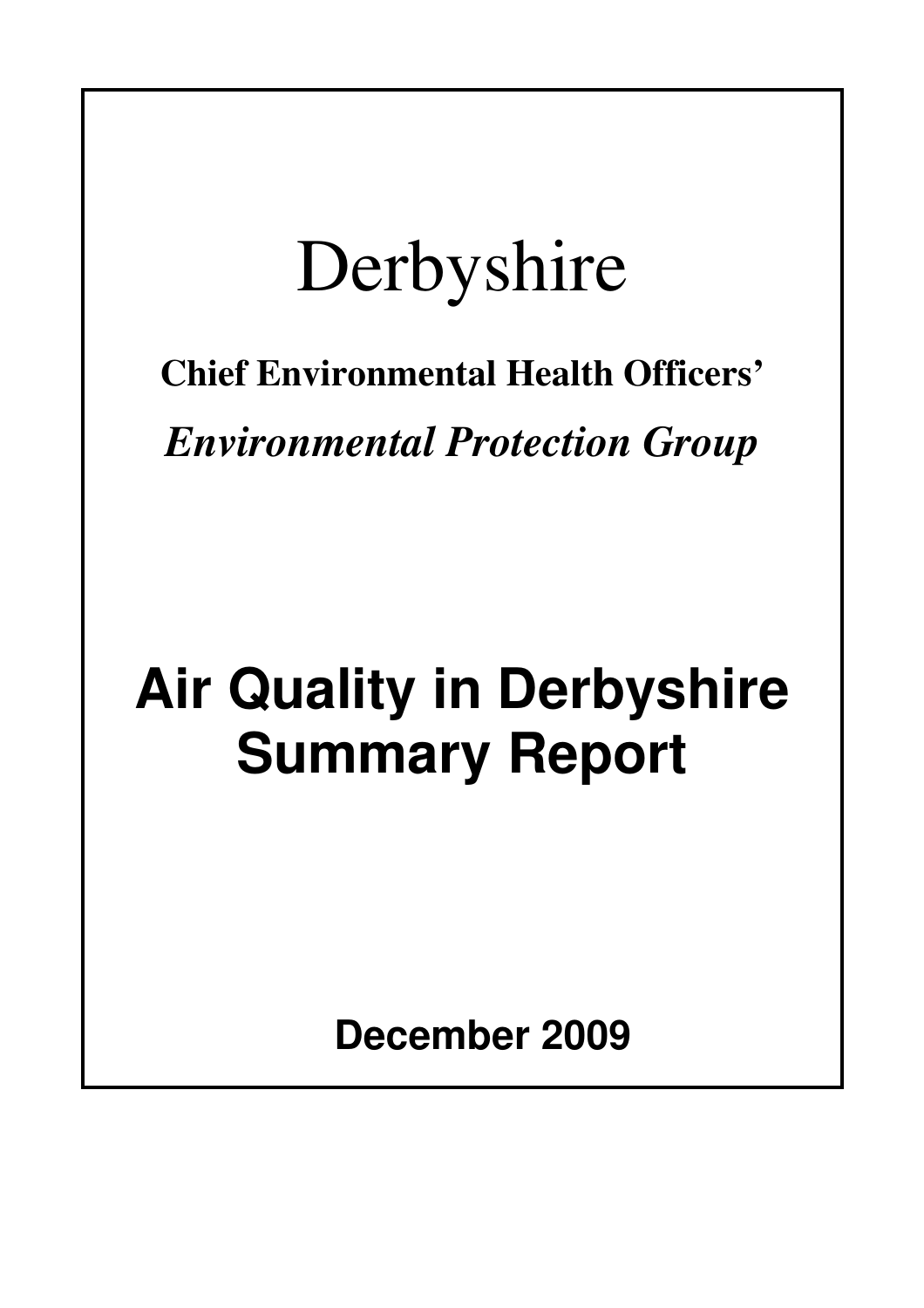#### **Executive Summary**

The Environment Act 1995, Part IV places a statutory obligation on all local authorities to review and assess the air quality within their area against seven Air Quality Standards. Progress Reports were introduced into the Local Air Quality Management (LAQM) system a number of years ago following a detailed evaluation of the review and assessment process. Updating and Screening Assessments (USA) are prepared in the years when local authorities are not carrying out their statutory annual Progress Reports or carrying out Detailed Assessments. This practice ensures that air quality is continually being assessed and reviewed. The latest reporting year for USA reports is 2009.

New technical guidance (LAQM.TG(09)) to support local authorities in undertaking their duties under the Environment Act 1995 was published by DEFRA in February 2009. Assessment of air quality is now undertaken on a source-by-source basis, rather than by considering each pollutant in turn.

Derby City Council and the eight borough and district councils within Derbyshire have all completed, or are currently completing, the third three yearly air quality Updating and Screening Assessment.

Monitoring is routinely undertaken for nitrogen dioxide by eight of the nine Councils, there are currently seven Air Quality Management Areas (AQMAs) within the County of Derbyshire and four Councils are progressing to Detailed Assessment for a number of different pollutants.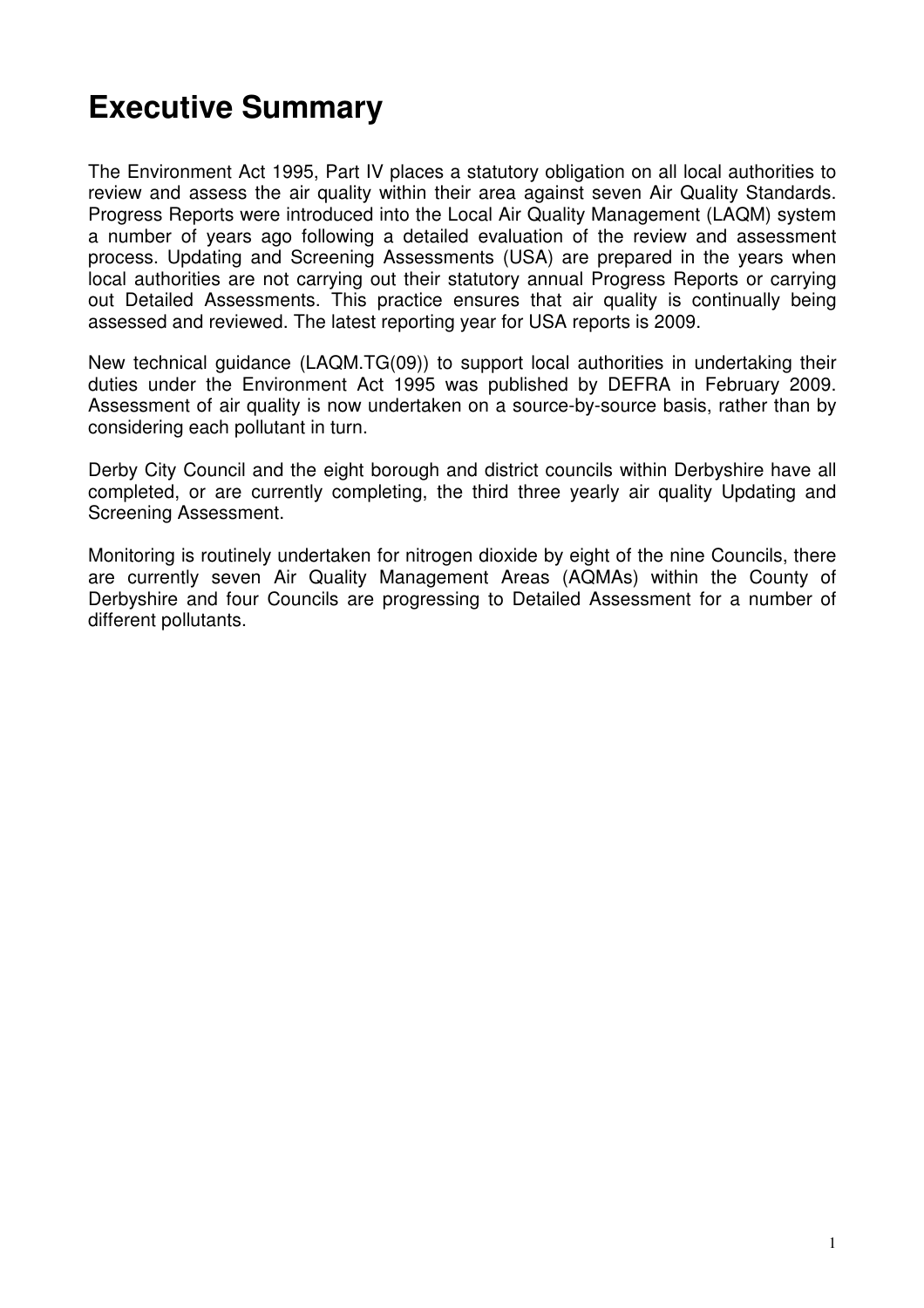#### **Contents**

|                                                        | Page |
|--------------------------------------------------------|------|
| 1. Introduction                                        | 3    |
| 2. Derbyshire                                          | 4    |
| 3. Bench Marks for Reviewing and Assessing Air Quality | 5    |
| 4. Automatic Monitoring Sites                          | 7    |
| 5. Non-Automatic Monitoring Sites                      | 8    |
| 6. Detailed Assessments                                | 8    |
| 7. Air Quality Management Areas                        | 9    |
| 8. Further Information                                 | 10   |
| 9. Contact details                                     | 11   |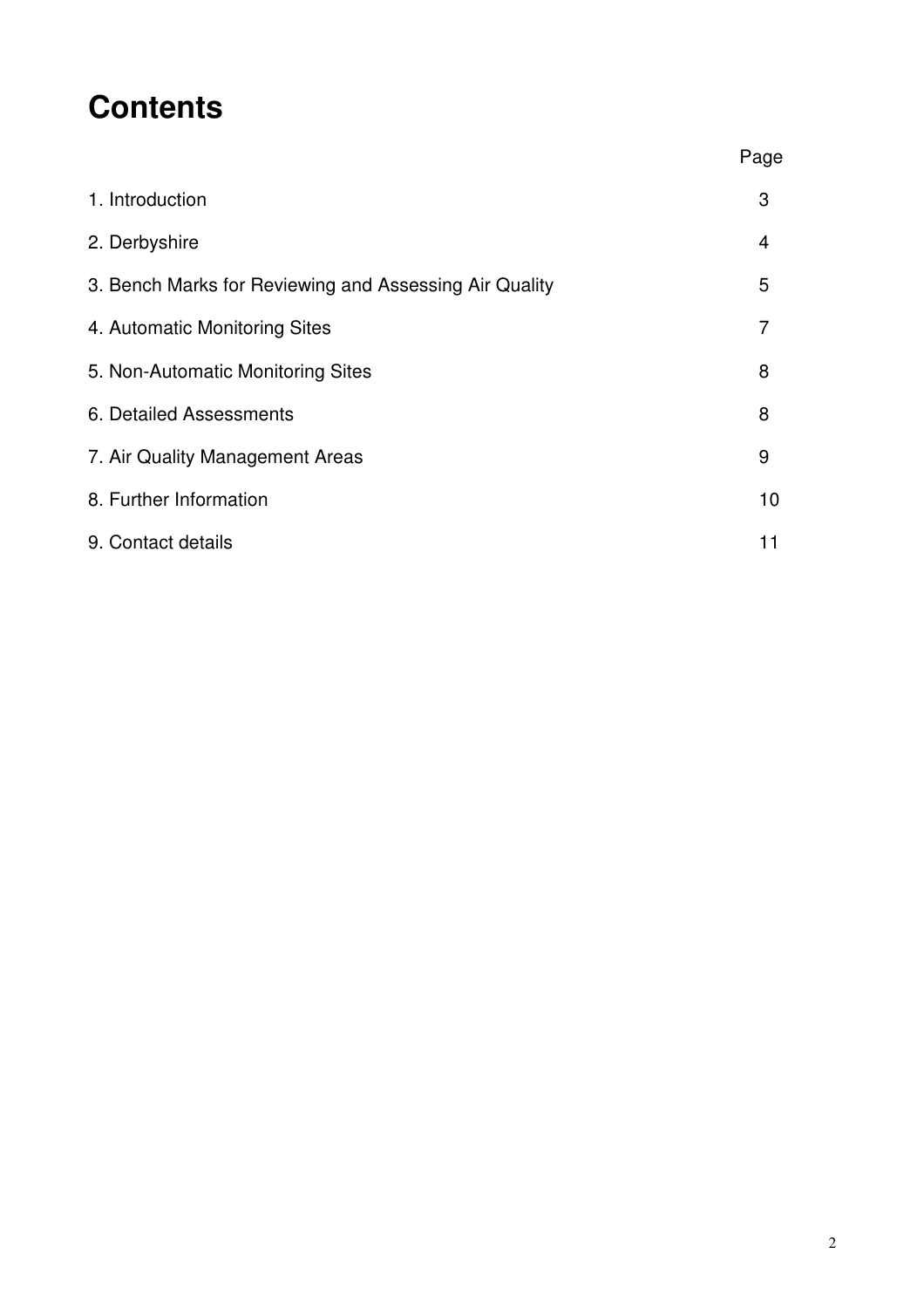#### **1. Introduction**

In 1995 the UK Government published its strategic policy framework for air quality management which established national strategies and policies that culminated in the Environment Act 1995 to provide a framework for air quality control through air quality management and air quality standards.

National air quality standards have been proposed by the Expert Panel on Air Quality Standards (EPAQS) and along with their objectives were enacted through the Air Quality Regulations in December 1997 and subsequently in the Air Quality (England) Regulations 2000 (as amended). The Air Quality (England) Regulations 2000 (as amended) set out air quality objectives for seven pollutants, which should be achieved by dates varying from 2003 to 2010. Section 82 of The Environment Act 1995 requires local authorities to undertake periodic reviews of air quality.

The first stage of the review and assessment is an Updating and Screening Assessment (USA). This is based upon the identification of any changes since the previous three yearly review and assessment (conducted in 2006), and the associated risks posed to air quality. Where the risk of exceeding an air quality objective is identified, a Detailed Assessment (DA) must be carried out to identify with reasonable certainty whether an objective is likely to be breached. If an objective is likely to be breached then the Local Authority must declare an Air Quality Management Area (AQMA).

As part of the ongoing process of assessment, in 2009 Derby City Council and the eight borough and district councils within Derbyshire have each undertaken an Air Quality Updating and Screening Assessment of current air quality and predicted likely future air quality in their own areas. The Derbyshire Chief Environmental Health Officers' Environmental Protection Group (DEPG) acts as a focus for the exchange of information and expertise through regular meetings and seminars. This report has been prepared by DEPG to bring the 2009 results of each USA together in one document to present a wider picture of air quality in the County of Derbyshire.

Local Authorities are not required to monitor air quality for all seven pollutants. Technical guidance (LAQM.TG(09)) details the phased approach that should be taken to identify likely sources of each pollutant, situations where there is relevant public exposure to the identified source and therefore where exceedences of the air quality objectives have the potential to occur.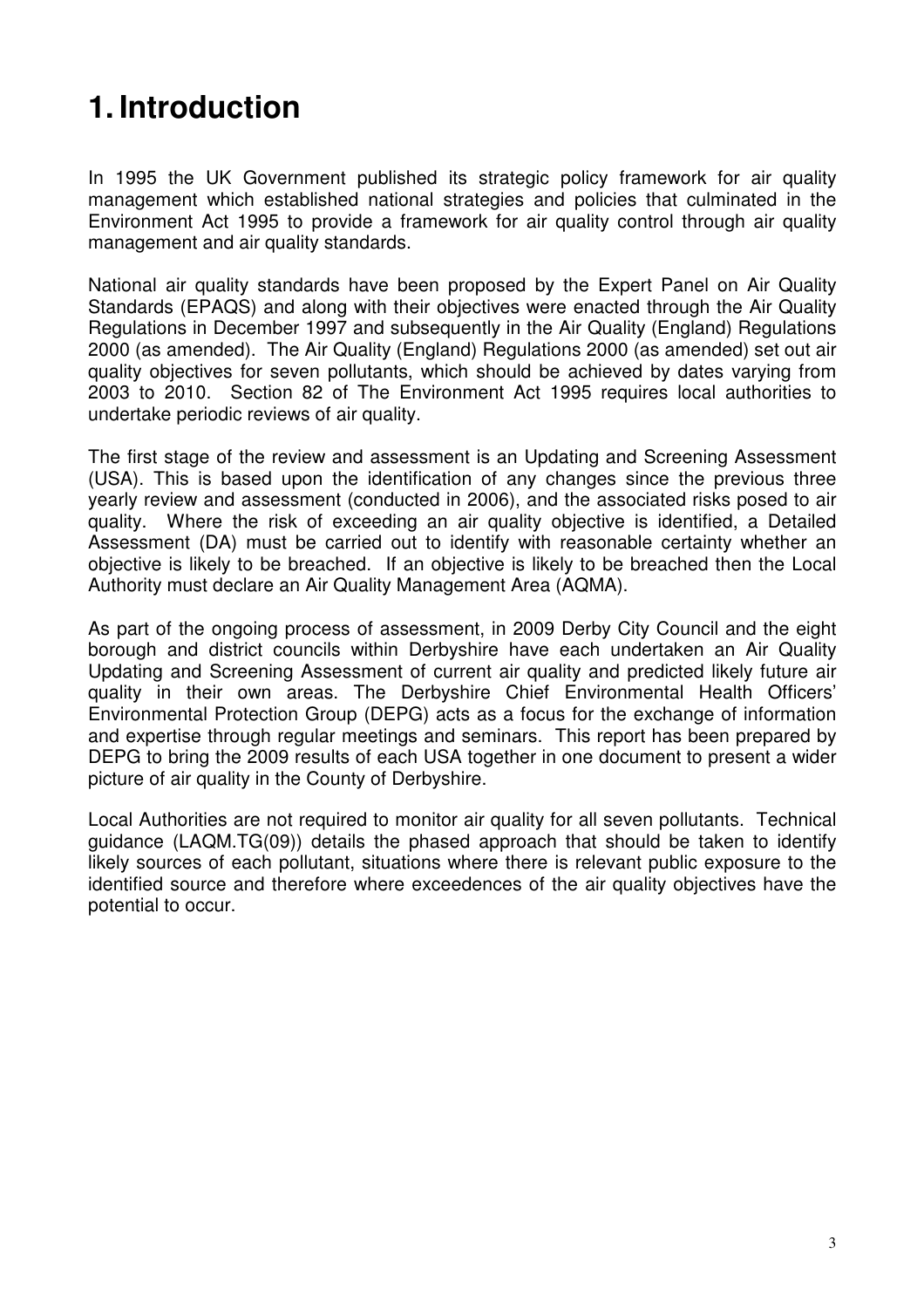#### **2. Derbyshire**

Derbyshire is situated in the Midlands, and is bordered by Cheshire, Yorkshire, Nottinghamshire, Leicestershire and Staffordshire. The County has an area of 255,071 hectares and at mid-2007 had a population of 758,150 people. The Peak District National Park covers more than a third of the land area.

Around 15 per cent of Derbyshire's population live in rural areas (villages, hamlets and isolated dwellings), 65 per cent live in urban conurbations containing more than 10,000 people and the remainder in towns and urban fringe areas.



**Figure 1. The location of Derbyshire and the nine local authorities.**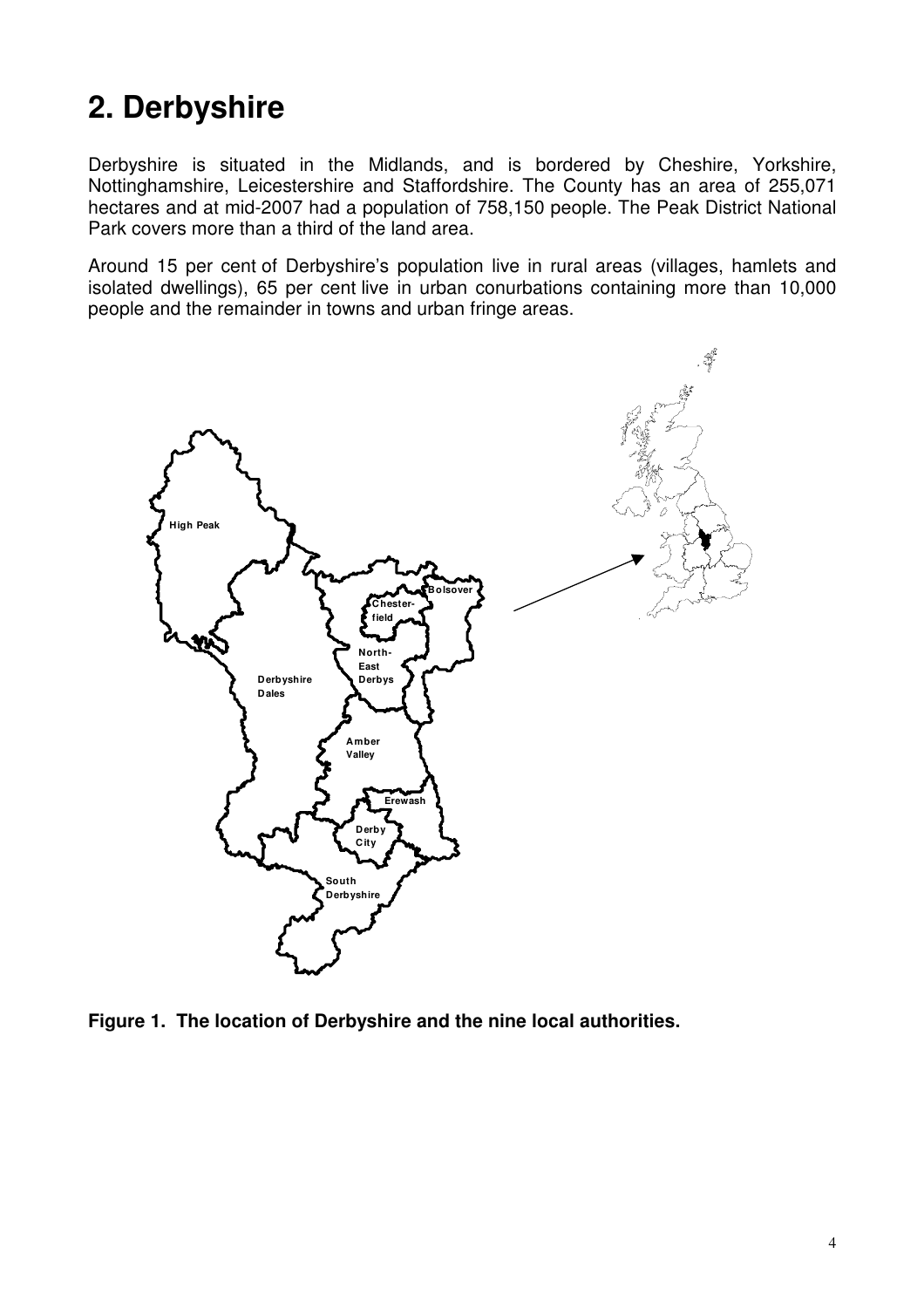#### **3. Bench Marks for Reviewing and Assessing Air Quality**

The Air Quality Standards (England) Regulations 2007 came into force on 15 February 2007. The Regulations bring together in one statutory instrument the Government's requirements to fulfill separate EU Daughter Directives through a single consolidated statutory instrument. The Air Quality Objectives prescribed for LAQM are presented in Table 1. This table presents the objectives in units of microgrammes per cubic metre  $(\mu g/m^3)$  for all pollutants except carbon monoxide which is measured in milligrammes per cubic metre  $(mg/m<sup>3</sup>)$ , with the number of exceedences in each year that are permitted (where applicable). An explanation of the averaging times for the objectives are presented in Table 2.

| Table 1: Air Quality Objectives included in Regulations for the purpose of Local Air |  |
|--------------------------------------------------------------------------------------|--|
| <b>Quality Management in England.</b>                                                |  |

| <b>Pollutant</b>                         | <b>Air Quality Objective</b>                                                                                | Date to be<br>achieved by   |                          |
|------------------------------------------|-------------------------------------------------------------------------------------------------------------|-----------------------------|--------------------------|
|                                          | <b>Concentration</b>                                                                                        | <b>Measured as</b>          |                          |
| <b>Benzene</b>                           | 16.25 $\mu$ g/m <sup>3</sup>                                                                                | Running annual<br>mean      | 31.12.2003               |
|                                          | 5.00 $\mu$ g/m <sup>3</sup>                                                                                 | Running annual<br>mean      | 31.12.2010               |
| 1,3-Butadiene                            | 2.25 $\mu$ g/m <sup>3</sup>                                                                                 | Running annual<br>mean      | 31.12.2003               |
| <b>Carbon monoxide</b>                   | 10.0 mg/m <sup>3</sup>                                                                                      | Running 8-hour<br>mean      | 31.12.2003               |
| Lead                                     | 0.5 $\mu$ g/m <sup>3</sup><br>0.25 $\mu$ g/m <sup>3</sup>                                                   | Annual mean<br>Annual mean  | 31.12.2004<br>31.12.2008 |
| Nitrogen dioxide                         | 200 $\mu$ g/m <sup>3</sup> not to be<br>1-hour mean<br>exceeded more than 18<br>times a year                |                             | 31.12.2005               |
|                                          | 40 $\mu$ g/m <sup>3</sup>                                                                                   | Annual mean                 | 31.12.2005               |
| Particles ( $PM_{10}$ )<br>(gravimetric) | 50 $\mu$ g/m <sup>3</sup> , not to be<br>exceeded more than 35<br>times a year<br>40 $\mu$ g/m <sup>3</sup> | 24-hour mean<br>Annual mean | 31.12.2004<br>31.12.2004 |
| <b>Sulphur dioxide</b>                   | 350 $\mu$ g/m <sup>3</sup> , not to be<br>1-hour mean<br>exceeded more than 24<br>times a year              |                             | 31.12.2004               |
|                                          | 125 $\mu$ g/m <sup>3</sup> , not to be<br>exceeded more than 3<br>times a year                              | 24-hour mean                | 31.12.2004               |
|                                          | 266 $\mu$ g/m <sup>3</sup> , not to be<br>exceeded more than 35<br>times a year                             | 15-minute mean              | 31.12.2005               |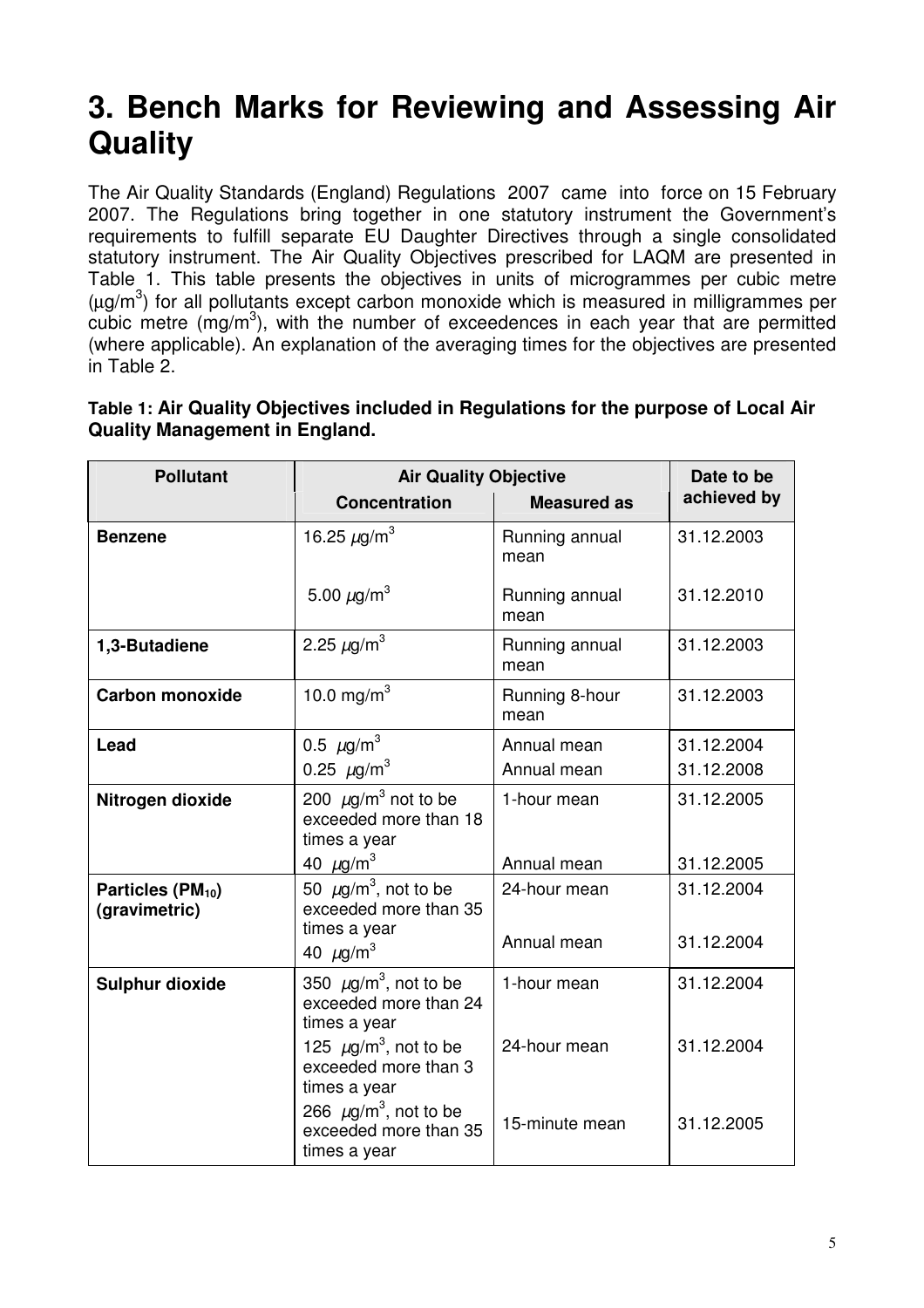| Table 2: Averaging period for air quality assessments |  |
|-------------------------------------------------------|--|
|-------------------------------------------------------|--|

| Averaging<br><b>Period</b>                | Objectives should apply at                                                                                                                                                                                                | <b>Objectives should not</b><br>apply at                                                                                                                                                     |
|-------------------------------------------|---------------------------------------------------------------------------------------------------------------------------------------------------------------------------------------------------------------------------|----------------------------------------------------------------------------------------------------------------------------------------------------------------------------------------------|
| <b>Annual Mean</b>                        | All background locations where members<br>of the public might regularly be exposed<br>Building façades of residential properties,<br>schools, hospitals etc.                                                              | Building façades of offices<br>or other places of work<br>members<br>of the<br>where<br>public<br>do<br>not<br>regularly<br>have access and gardens                                          |
|                                           |                                                                                                                                                                                                                           | of residential properties<br>Kerbside<br>sites<br>(as<br>opposed to locations at the<br>building façade)<br>or any<br>other<br>location<br>where<br>exposure is expected to be<br>short term |
| 24<br>hour<br>&<br>8<br>mean<br>hour mean | All locations where the annual mean<br>would apply<br>Gardens of residential properties                                                                                                                                   | Kerbside<br>sites<br>(as<br>opposed to locations at the<br>building façade) or any<br>location<br>other<br>where<br>exposure is expected to be<br>short term                                 |
| 1 Hour mean                               | All locations where the annual and 24<br>hour and 8 hour mean would apply<br>Kerbside sites (e.g. pavements of busy<br>shopping streets)<br>Those parts of car parks and railway<br>stations which are not fully enclosed | Kerbside sites where the<br>public<br>would<br>not<br>be<br>expected to have regular<br>access                                                                                               |
|                                           | Any outdoor locations to which the public<br>might reasonably to expect access                                                                                                                                            |                                                                                                                                                                                              |
| 15 minute<br>mean                         | All locations where members of the public<br>might reasonably be exposed for 15<br>minutes or longer                                                                                                                      |                                                                                                                                                                                              |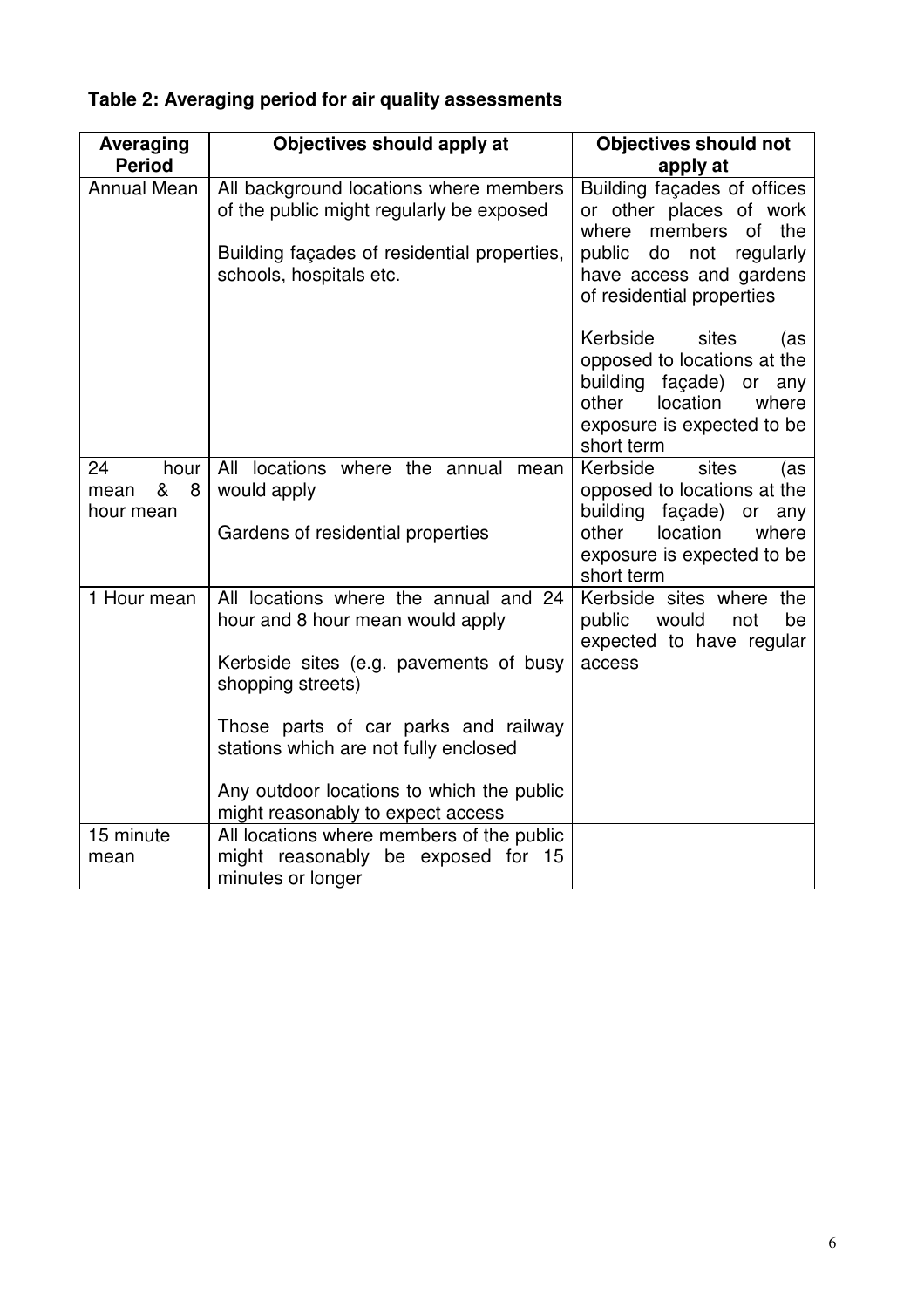#### **4. Automatic monitoring sites**

Air quality is monitored across the United Kingdom through a variety of national monitoring stations where ambient air quality is continuously assessed for certain pollutants. There are 121 active monitoring stations on the national AURN network, of which two are situated in **Chesterfield**, Derbyshire (Table 3).

| <b>Site Name</b>                       | <b>Address</b>                                            | Site type           | <b>Monitoring</b><br><b>Start Date</b> | Grid<br>reference | <b>Pollutants</b><br>monitored                                                                                       |
|----------------------------------------|-----------------------------------------------------------|---------------------|----------------------------------------|-------------------|----------------------------------------------------------------------------------------------------------------------|
| Queens Park<br>Annexe,<br>Chesterfield | Adjacent to<br>Pavilion,<br>Queens<br>Park<br>Annexe      | Urban<br>Background | 13th March<br>2008                     | 437909<br>370545  | NO <sub>2</sub><br>$PM_{10}$<br>PM <sub>2.5</sub><br>3 x co-located<br>NO <sub>2</sub> tubes                         |
| Chatsworth<br>Road,<br>Chesterfield    | Adjacent to<br>461<br>Chatsworth<br>Road,<br>Chesterfield | Urban<br>Roadside   | 13 March<br>2008                       | 436349<br>370 657 | NO <sub>2</sub><br>$PM_{10}$<br>PM <sub>2.5</sub><br>Benzene (for<br>NPL)<br>3 x co-located<br>NO <sub>2</sub> tubes |

**Table 3. AURN monitoring stations in Derbyshire** 

Two further monitoring stations are located close to Derbyshire, at Ladybower Reservoir in South Yorkshire and in Nottingham city centre. The location of all AURN monitoring stations can been seen at: http://www.bv-aurnsiteinfo.co.uk/ and monitoring data is available at http://www.airquality.co.uk/index.php.

Within in Derbyshire there are a number of automatic monitoring sites that are operated by individual local authorities that do not form part of the national AURN network.

**Bolsover District Council** operate an urban background site at Glebe Junior School, Hamlet Lane, South Normanton (NGR 444180, 356353), which monitors nitrogen oxide (NO), nitrogen dioxide (NO<sub>2</sub>) and fine particulates (PM<sub>10</sub>) using a TEOM.

**Derby City** operate three urban continuous chemiluminescence NO<sub>2</sub> analysers at Council House (NGR 435474, 336252), Warwick Avenue (NGR 433678, 334533) and Abbey Street (NGR 434839, 335294).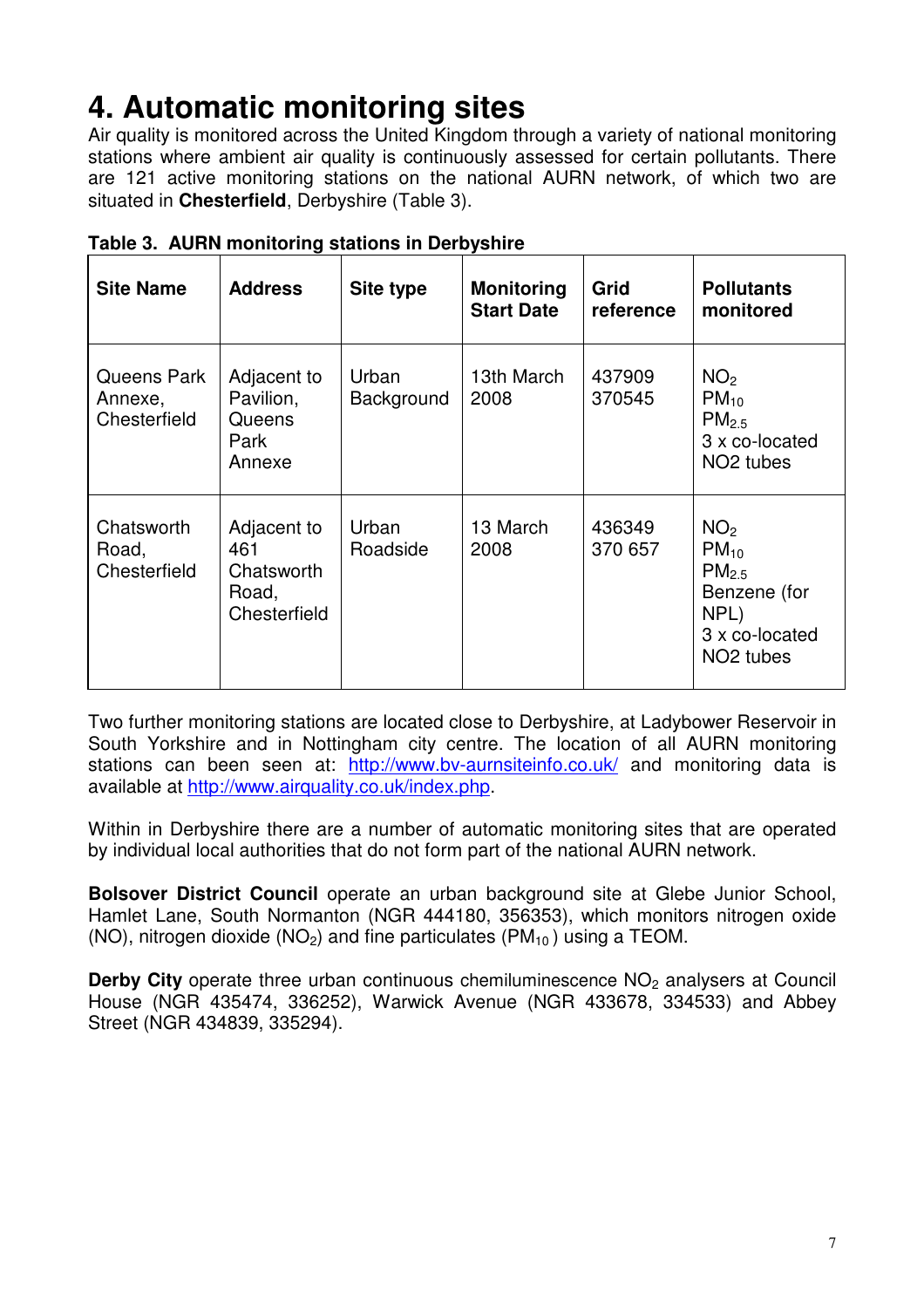#### **5. Non-automatic monitoring sites**

#### **5.1 Nitrogen dioxide**

With the exception of Amber Valley Borough Council, the remaining eight local authorities undertake routine monitoring for nitrogen dioxide  $(NO<sub>2</sub>)$  using passive diffusion tubes. The results from the nitrogen dioxide diffusion tube monitoring are compared to the 40  $\mu$ g/m<sup>3</sup> annual mean objective.

In total 251 diffusion tubes are deployed across Derbyshire at 209 different locations (Table 4).

| <b>Local Authority</b> | <b>Number of sites</b> | Location(s)           |
|------------------------|------------------------|-----------------------|
| <b>Bolsover</b>        | 22 (two locations      | Various, mainly       |
|                        | with triplicate tubes, | along M1 corridor     |
|                        | one location with      |                       |
|                        | duplicate tubes)       |                       |
| Chesterfield           | 38                     | Various               |
| Derby City             | 73                     | Vicinity of inner and |
|                        |                        | outer ring roads.     |
| Derbyshire Dales       | 18                     | Various               |
| Erewash                | 18 (triplicate tubes)  | In and around         |
|                        |                        | <b>AQMAs</b>          |
| <b>High Peak</b>       | 11                     | Various               |
| North-East Derbyshire  | 15 (two locations      | Various               |
|                        | with triplicate tubes) |                       |
| South Derbyshire       |                        | Various               |

Table 4. Nitrogen dioxide diffusion tube monitoring sites

#### **6. Detailed Assessments**

Five local authorities are currently undertaking DAs, where it has been identified that there is a risk that an Air Quality Objective may be exceeded at a location with relevant public exposure. The aim of a DA is to identify with reasonable certainty whether or not a likely exceedence will occur.

There are currently four DAs being, or due to be, undertaken within Derbyshire and details of these are presented in Table 5.

**Table 5. Detailed Assessments in progress in Derbyshire** 

| <b>Local Authority</b> | <b>Pollutant</b> | <b>Source</b>       | Location          | <b>Status of Detailed</b><br><b>Assessment</b> |  |
|------------------------|------------------|---------------------|-------------------|------------------------------------------------|--|
| Derby City             | $PM_{10}$        | Industrial          | Sinfin            | In progress                                    |  |
|                        |                  |                     |                   |                                                |  |
| Derbyshire             | $PM_{10}$        | <b>Poultry Farm</b> | Cubley,           | Completed.                                     |  |
| <b>Dales</b>           |                  |                     | Ashbourne         | Undergoing<br>statutory                        |  |
|                        |                  |                     |                   | consultation.                                  |  |
| Erewash                | NO <sub>2</sub>  | <b>Traffic</b>      | East of the M1 in | Existing AQMAs may                             |  |
|                        |                  |                     | Sandiacre<br>and  | extending.<br>require                          |  |
|                        |                  |                     | Long Eaton.       | Requirement for DA to                          |  |
|                        |                  |                     |                   | reviewed<br>be<br>on.                          |  |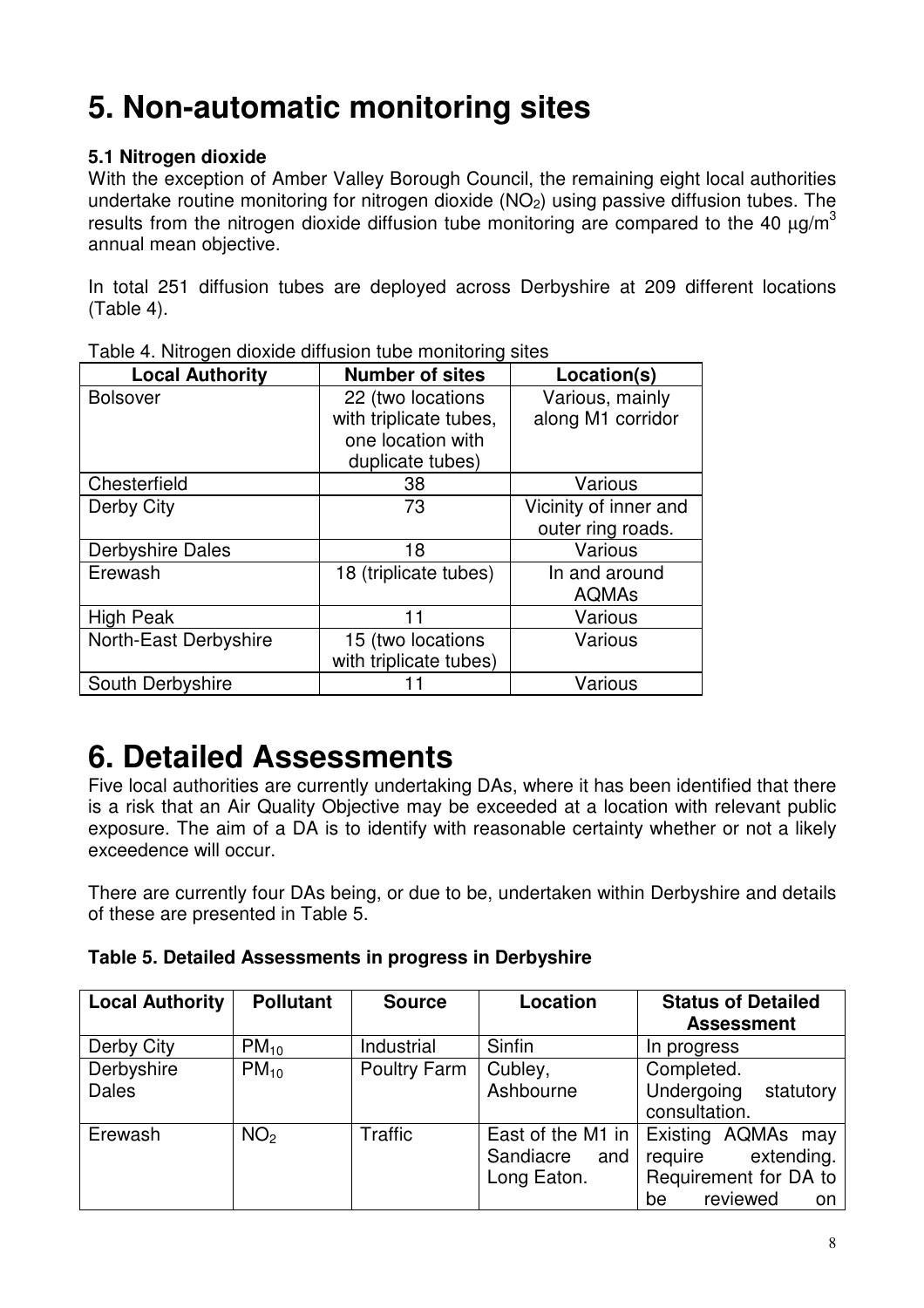|           |                 |         | M1<br>completion<br>0t<br>widening program in<br>late 2009. |
|-----------|-----------------|---------|-------------------------------------------------------------|
| High Peak | NO <sub>2</sub> | Traffic | A628, Tintwistle.   To be commenced                         |

#### **7. Air Quality Management Areas**

If a DA has identified a breach of an Air Quality Objective an AQMA must be declared, detailing the magnitude and geographical extent of the exceedence. Once an AQMA has been declared an Action Plan will be produced within 12-18 months of declaration, which will include actions and dates by when proposed measures to improve air quality are to be implemented.

Whilst local authorities are under a legal obligation to review air quality there is no legal duty placed upon them to achieve the Air Quality Objectives. This is in part because pollutant contributions may arise from sources outside the Council's control, e.g. Environment Agency regulated processes or Highways Agency controlled roads. Local authorities must, however, demonstrate that they are working towards achieving the Air Quality Objectives even if the required actions are to be implemented by a different regulatory authority.

There are currently seven AMQAs within Derbyshire and summary details of these are presented in Table 6. Full details of each AQMA and the associated Detailed Assessment are available from the relevant Council.

| <b>Local Authority</b> | <b>Pollutant</b> | <b>Source</b>  | Location                               |
|------------------------|------------------|----------------|----------------------------------------|
| <b>Bolsover</b>        | NO <sub>2</sub>  | <b>Traffic</b> | Twelve properties at Carter            |
|                        |                  |                | East, East<br>South<br>Lane            |
|                        |                  |                | Normanton, adjacent<br>to              |
|                        |                  |                | junction 28 of the M1.                 |
| <b>Bolsover</b>        | NO <sub>2</sub>  | Traffic        | Single residential dwelling            |
|                        |                  |                | Chesterfield<br>Road,<br>at            |
|                        |                  |                | Barlborough, adjacent to               |
|                        |                  |                | the A616/A619 roundabout.              |
| <b>Bolsover</b>        | NO <sub>2</sub>  | <b>Traffic</b> | Five residential properties            |
|                        |                  |                | Close,<br>Orchard<br>at                |
|                        |                  |                | Barlborough, adjacent to               |
|                        |                  |                | the M1 north of junction 30.           |
| Derby City             | $PM_{10}$        | Industrial     | Victory Road, Sinfin,                  |
|                        |                  |                | adjacent to QDF Castings.              |
| Derby City             | NO <sub>2</sub>  | Traffic        | Various adjacent to busy               |
|                        |                  |                | roads.                                 |
| Erewash                | NO <sub>2</sub>  | Traffic        | in<br>M <sub>1</sub><br>East of<br>the |
|                        |                  |                | Sandiacre.                             |
| Erewash                | NO <sub>2</sub>  | <b>Traffic</b> | East of the M1<br>in Long              |
|                        |                  |                | Eaton.                                 |

#### **Table 6. Current AQMAs in Derbyshire**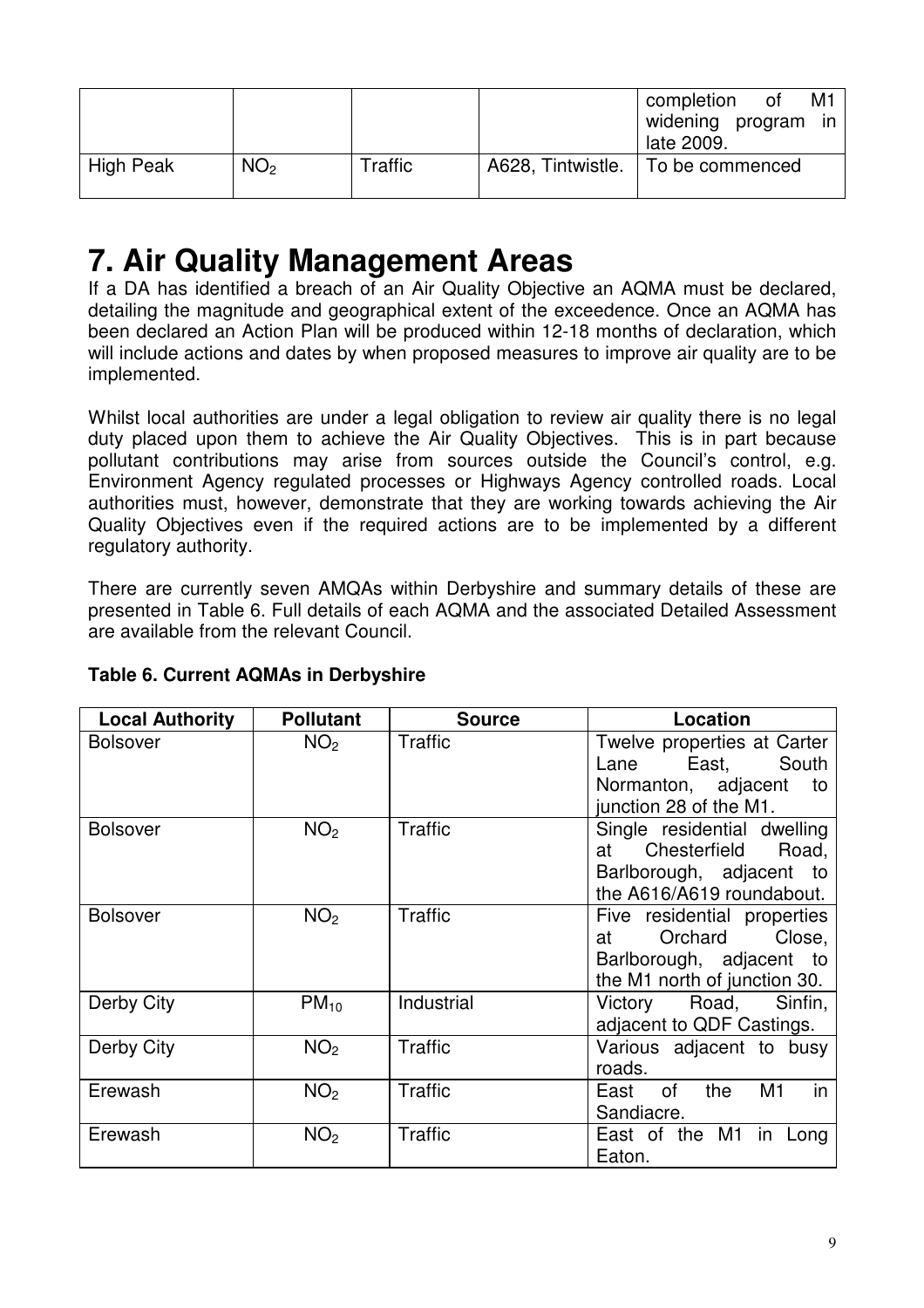### **8. Further Information**

This report aims to present a summary of the work undertaken by the nine Derbyshire local authorities in reviewing and assessing air quality. For further information on specific local air quality issues please contact the relevant individual authority (see contact details).

Full USA reports (where complete) and information on air quality can be located at the following local authority websites.

| <b>Authority</b>         | <b>Website</b>                                                                                                               |
|--------------------------|------------------------------------------------------------------------------------------------------------------------------|
| <b>Amber Valley</b>      | http://www.ambervalley.gov.uk/services/environment/environme<br>ntalprotection/pollution/airpollution/Air+Quality.htm        |
| <b>Bolsover</b>          | http://www.bolsover.gov.uk/Default.aspx?page=7341                                                                            |
| Chesterfield             | http://www.chesterfield.gov.uk/default.aspx?CATID=57                                                                         |
| Derby City               | http://www.derby.gov.uk/Environment/Pollution/AirPollution.htm                                                               |
| Derbyshire Dales         | http://www.derbyshiredales.gov.uk/environment pollution and<br>noise/pollution/air pollution/default.asp                     |
| Erewash                  | http://www.erewash.gov.uk/environmental issues/pollution/air p<br>ollution/default.asp                                       |
| <b>High Peak</b>         | http://www.highpeak.gov.uk/environment/pollution.asp#air                                                                     |
| North East<br>Derbyshire | http://www.ne-derbyshire.gov.uk/environment--<br>planning/environmental-health/domestic--industrial/pollution-<br>monitoring |
| South Derbyshire         | http://www.south-<br>derbys.gov.uk/Environment/Pollution/AirPollution/?qsNavSetting<br>$=$ max                               |

| Table 10: Local Authority air quality web pages |  |  |  |
|-------------------------------------------------|--|--|--|
|-------------------------------------------------|--|--|--|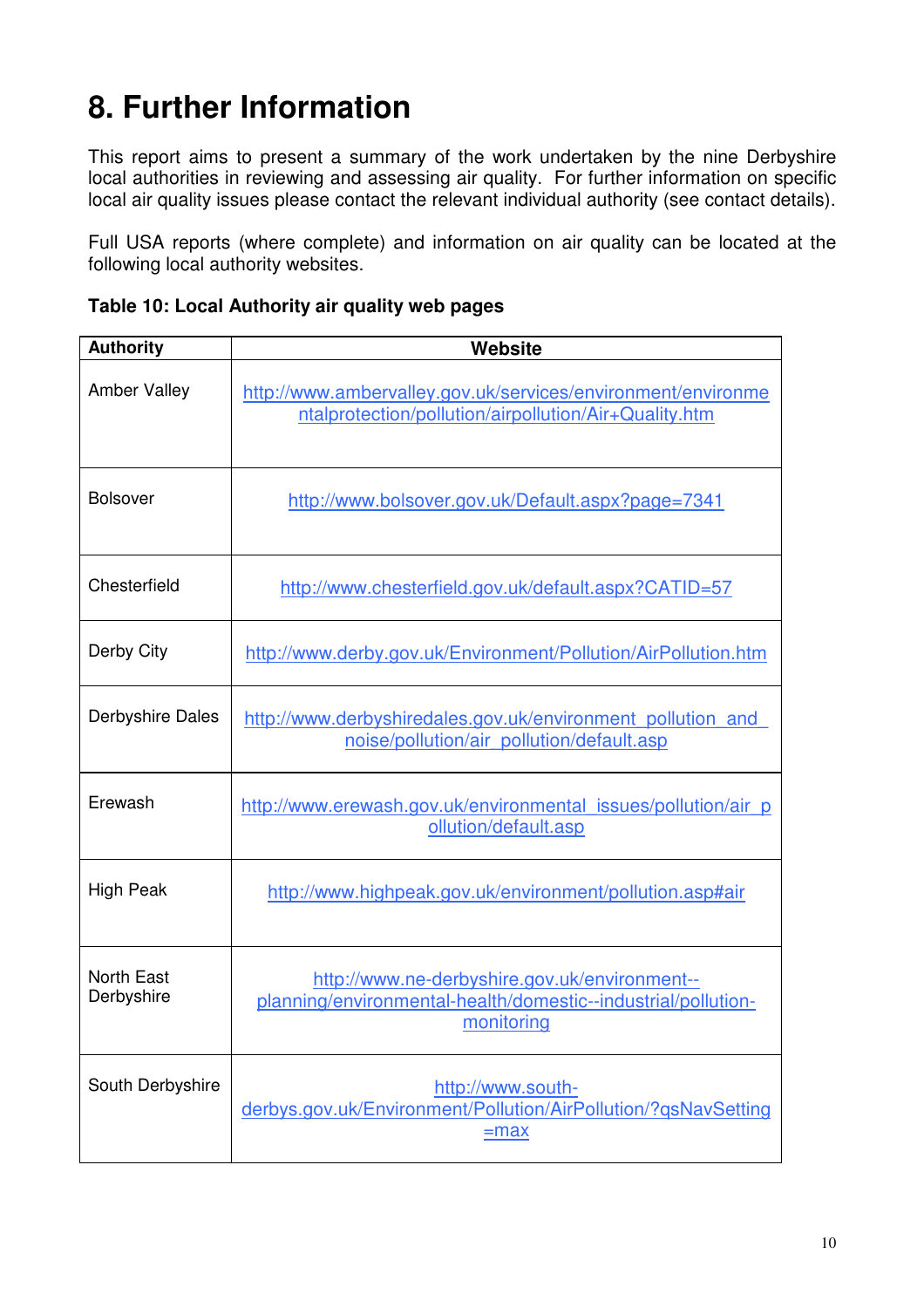### **9. Contact details**

| <b>AMBER VALLEY</b>     | lan Shaw<br>Amber Valley Borough Council<br><b>Town Hall</b><br>Ripley<br>DE5 3TU<br>Telephone 01773 841324<br>Fax 01773 841317<br>E-Mail<br>ian.shaw@ambervalley.gov.uk                                            |
|-------------------------|---------------------------------------------------------------------------------------------------------------------------------------------------------------------------------------------------------------------|
| <b>BOLSOVER</b>         | Angela Bostock<br><b>Bolsover District Council</b><br>Sherwood Lodge<br><b>Bolsover</b><br>Chesterfield<br><b>S44 6NF</b><br>Telephone 01246 242304<br>Fax 01246 242424<br>E-Mail<br>angela.bostock@bolsover.gov.uk |
| <b>CHESTERFIELD</b>     | Amy Ogden<br><b>Chesterfield Borough Council</b><br><b>Town Hall</b><br>Chesterfield<br><b>S40 1LP</b><br>Telephone 01246 345739<br>Fax 01246 345760<br>amy.ogden@chesterfieldbc.gov.uk<br>E-Mail                   |
| <b>DERBY CITY</b>       | Jeanette Guy<br>Derby City Council<br><b>Celtic House</b><br>Heritage Gate<br><b>Friary Street</b><br>Derby DE1 1QX<br>Telephone 01332 715228<br>Fax 01332 716330<br>E-Mail<br>julian.demowbray@derby.gov.uk        |
| <b>DERBYSHIRE DALES</b> | Joanna Wilding<br>Derbyshire Dales District Council<br><b>Town Hall</b><br>Matlock<br>DE4 3NN<br>Telephone 01629 761227<br>Fax 01629 761165<br>E-Mail<br>joanna.wilding@derbyshiredales.gov.uk                      |
| <b>EREWASH</b>          | Paul Smith<br>Erewash Borough Council<br>Merlin House<br>Merlin way<br>Ilkeston                                                                                                                                     |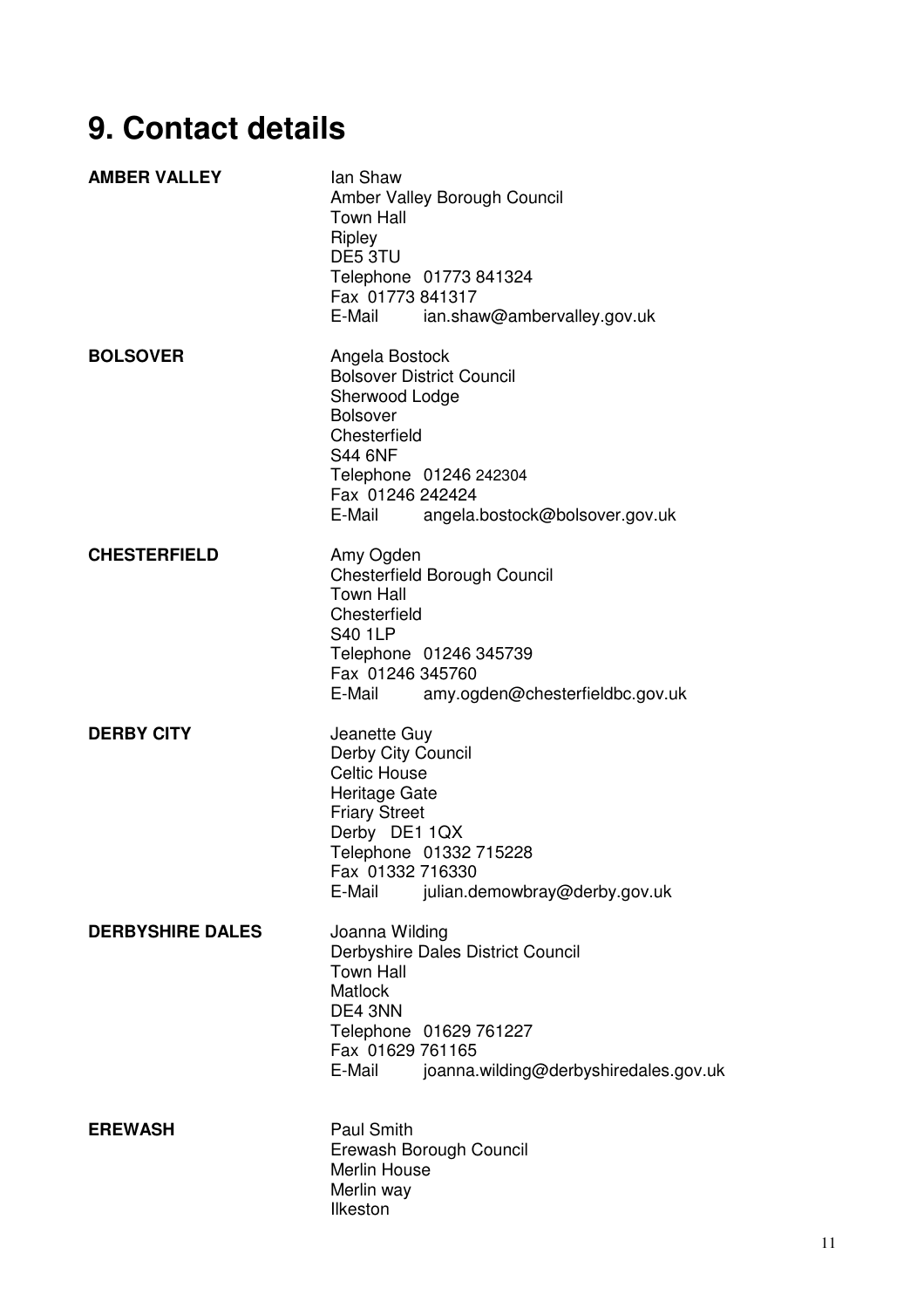|                                        | DE74RA<br>E-Mail                                                                                                              | Telephone 0115 931 6032 Fax 0115 931 6079<br>paul.smith@erewash.gov.uk                                  |
|----------------------------------------|-------------------------------------------------------------------------------------------------------------------------------|---------------------------------------------------------------------------------------------------------|
| <b>HIGH PEAK</b>                       | <b>Town Hall</b><br><b>Market Place</b><br><b>Buxton</b><br><b>SK17 6EL</b><br>Fax 01298 28425<br>E-Mail                      | <b>Regulatory Services Manager</b><br>High Peak Borough Council<br>Telephone 01298 28461                |
| <b>NORTH EAST</b><br><b>DERBYSHIRE</b> | <b>Gill Halliwell</b><br><b>Council Offices</b><br>Saltergate<br>Chesterfield<br><b>S40 1LF</b><br>Fax 01246 217447<br>E-Mail | North East Derbyshire District Council<br>Telephone 01246 231111<br>gill.halliwell@ne-derbyshire.gov.uk |
| <b>SOUTH DERBYSHIRE</b>                | John Mills<br><b>Civic Offices</b><br>Swadlincote<br>DE11 0AH<br>Fax 01283 595895<br>E-Mail                                   | South Derbyshire District Council<br>Telephone 01283 595903<br>john.mills@south-derbys.gov.uk           |